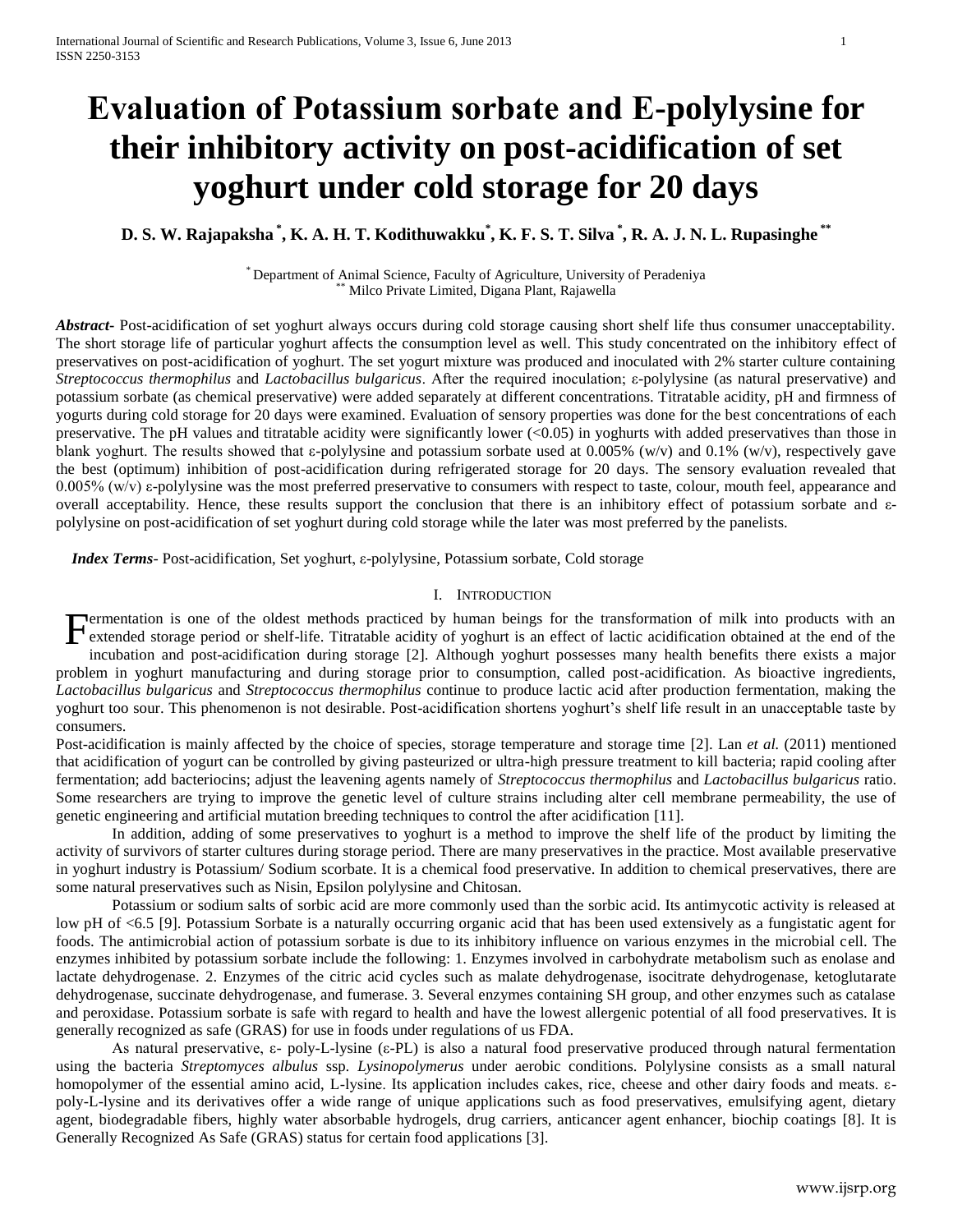A lot of researches have focused on how to improve the quality of the shelf life of yoghurt, especially the problem of postacidification. But the effects are limited [5]. Presently, Potassium sorbate is commonly used to improve shelf life of fermented food items including yoghurt. But, the addition of natural preservatives to control post-acidification, such as ε-polylysine is of interest because of its biocompatibility, nontoxicity, and antimicrobial action. Recently, application ε-polylysine is used to improve the quality and extend shelf life of time-limited foods including fermented foods. ε-polylysine is used as functional dairy ingredients such as to improve the nutritional quality of yoghurt, encapsulation of pro-biotic bacteria etc. Nevertheless, little literature is available for the application of ε-polylysine in set yogurt. Further, their inhibitory effect on post-acidification of set yoghurt fermented with combinations of starter culture bacteria (*Lactobacillus bulgaricus* and *Streptococcus thermophilus*) has been not investigated.

The objectives of this study were: (1) to study inhibitory effect of Epsilon polylysine on post-acidification of set yoghurt under refrigerated storage (3) to study inhibitory effect of potassium sorbate on post-acidification of set yoghurt under refrigerated storage (4) to select the best preservative from ε-polylysine and potassium sorbate which control the post-acidification of yoghurt (5) to determine the best concentration of each preservative.

### II. METHODOLOGY

## **2.1 Preparation of plain set yogurt**

Raw milk was warmed to 40 °C and fortified with  $2\%$  (w/v) skim milk powder and sugar  $11\%$  (w/v). Mixture was blended using electrically operated blender. Then mixture was homogenized at 200 psi for 5 minutes using FBF 015 type, 06071880, (Parma, Italy) homogenizer. Homogenized mixture was pasteurized to 95 °C and held for 8 minutes by P13HRB model, ser. no 3010062560 (Vulcan-Lava Ltd., Sweden) pasteurizer. It was cooled down to 42 ˚C. Inoculation was done with 2% Freeze Dried Direct Vat-Set (FD-DVS) starter cultures containing *Lactobacilus bulgaricus* sub spp. *delbruikii* and *Streptococcus salvarius* sub spp. *thermopilus* in 1:1 ratio. Starter culture was supplied by Delvo-Yog. Different concentrations of ε-polylysine (Zhengzhou Bainafo Bioengineering Co., Ltd.He'Nan, China) and potassium sorbate (Jayes, Denmark) were added to inoculated mixture separately (Table 2.1). Then the mixture was transferred in to polyethylene cups and covered with the lids.

After covering the cups, these were incubated in a walk-in incubation room. The pH was monitored by PH55, ser. no 1001367 (Martini instruments) pH meter. Fermentation was stopped after 2.5 hours and then by rapidly cooled to 6 ˚C by placing in a refrigerator. Yoghurt products were subjected to sensory analysis after storage for 4 days in 6 ˚C.

| <b>Preservative</b>               | <b>Treatment Number</b> | Concentration $\%$ (w/v) |
|-----------------------------------|-------------------------|--------------------------|
| Control                           |                         |                          |
| (without adding of preservatives) |                         | 0                        |
| Potassium sorbate                 | T 11                    | 0.050                    |
|                                   | T <sub>12</sub>         | 0.075<br>2)              |
|                                   | T <sub>13</sub>         | 0.100<br>3)              |
| ε-Polylysine                      | T <sub>21</sub>         | 0.005<br>$\Box$          |
|                                   | T <sub>22</sub>         | 0.015<br>2)              |
|                                   | T <sub>23</sub>         | 0.025                    |

Table 2.1 Treatment preparation according to the preservatives and their concentrations.

## **2.2 Preparation of preservatives**

All preservative samples were stored at 4 ˚C until use. Sample packets were removed from refrigerator prior to use. Cut lines of the top of the pouch were sterilized by using 70% ethyl alcohol and pouch was opened using flamed sterilized scissor. Preservatives from three types were measured and added using APX-200 model top loading balance (Qualitron (pvt) Ltd., Rajagiriya) according to concentrations and milk quantity used. Preservatives were added to inoculated milk separately using a sterilized measuring jar.

# **2.3 Preliminary study to select best concentration of each preservative**

Titratable acidity, pH, firmness, Total solids, Yeast and Mold count of each yoghurt added different concentrations of three preservatives were measured.

## 2.3.1 Shelf life Evaluation

Yoghurt samples were tested for pH and titratable acidity. Model PH 55, 1001367 type pH meter was used to measure the pH. Yogurt samples were tested for 21 days in cold storage (4 °C). Three replicates were used for each treatment and results were evaluated using SAS soft ware package. Titratable acidity, pH and physical changes were monitored at room temperature (25˚C).

## 2.3.2 Microbiological analysis

Yoghurt samples were tested for coliforms, Yeast and Mold counts using standards microbiological methods.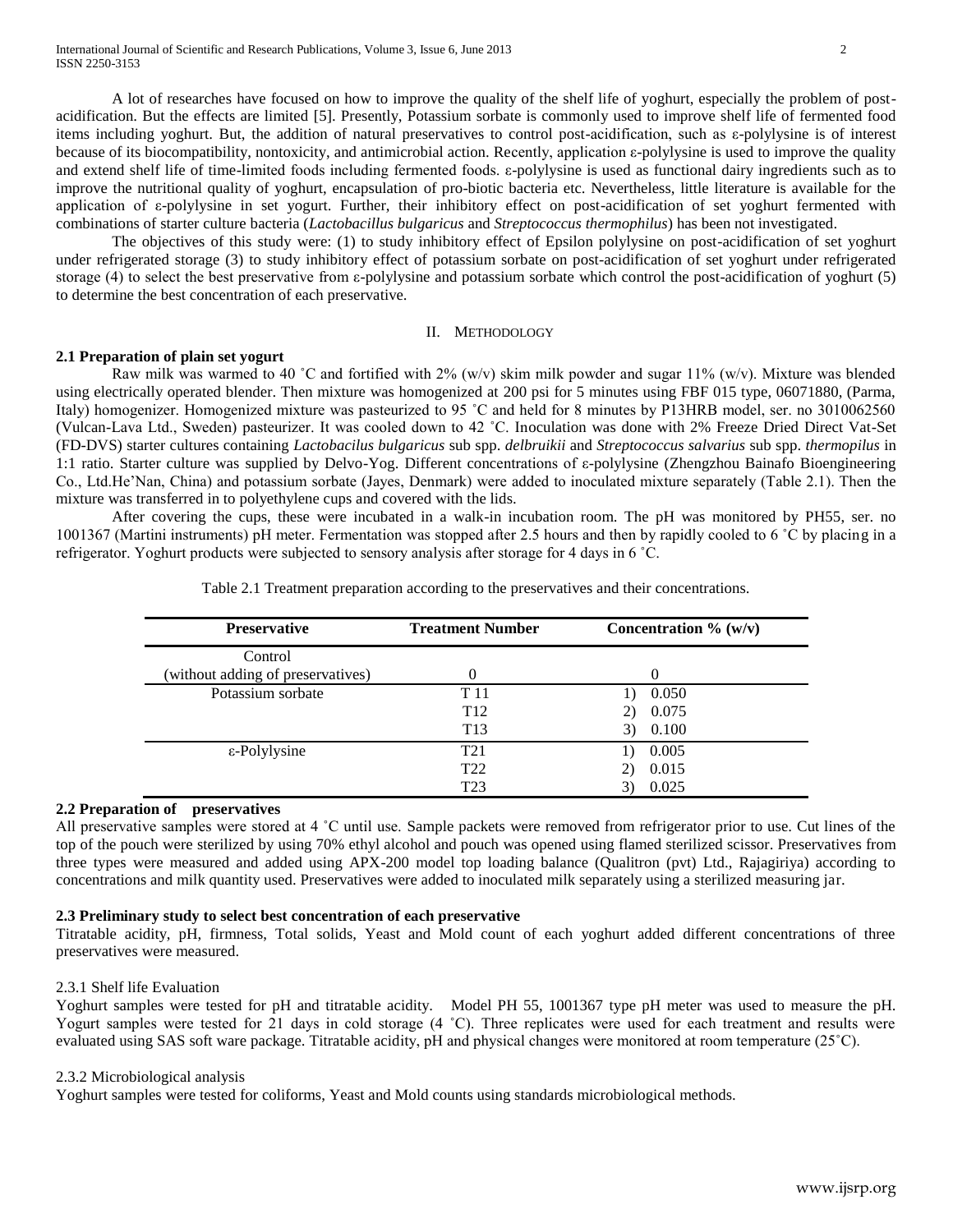International Journal of Scientific and Research Publications, Volume 3, Issue 6, June 2013 3 ISSN 2250-3153

2.3.3 Physical property analysis

Firmness was measured by using digital penetrometer-G 10777 (Trifoly industries, Italy). Diameter of the nobe was 1.135cm.

# **2.4 Determining of the acceptability of yoghurts added different preservatives**

#### 2.4.1 Preparation of Samples

Yoghurt samples were prepared according to the method described above.

#### 2.4.2 Testing for sensory qualities

Sensory evaluation was done at MILCO (pvt) Limited, Digana, Rajawella. The sensory characteristics were appearance, colour, texture, taste and overall acceptability. The panel consists of 30 untrained panelists.

## 2.4.3 Testing criteria

The seven point hedonic scale was used to evaluate the degree of preference for each attributes.

## 2.4.4 Serving samples

The samples were coded with three digit random numbers drawn from a random number table. Samples were served in random order. The panelists were provided with distilled water and they were asked to rinse their mouth after each testing.

## 2.4.5 Statistical analysis

The non parametric ranking procedure was used with Friedman Rank Sum test for evaluation of quality parameters. The data was analyzed with MINITAB soft ware package. The significant level of 0.05 was used for analysis.

## III. RESULTS AND DISCUSSION

# **3.1 Acidification of yoghurt during cold storage**

## **3.1.1Titratable Acidity (% lactic acid)**

Measuring of titratable acidity (TA) was done for 20 days with 4 days interval. Samples with three different concentrations of each preservative were used to measure TA.

Titratable acidity of yoghurts with commonly available preservative in market; potassium sorbate was observed for 20 days comparing with a control (Table 3.1).

Table 3.1 Mean values and variation of titratable acidity of yoghurt samples incorporated with potassium sorbate  $(C_6H_7O_2K)$  for 20 days under 4 °C refrigeration.

| $\alpha$ and $\alpha$ $\alpha$ $\beta$ is $\alpha$ and $\alpha$ $\beta$ |                              |                              |                              |                              |                              |  |  |
|-------------------------------------------------------------------------|------------------------------|------------------------------|------------------------------|------------------------------|------------------------------|--|--|
| <b>Treatment</b>                                                        | Storage period (days)        |                              |                              |                              |                              |  |  |
|                                                                         |                              |                              | 10                           | 15                           | 20                           |  |  |
| <b>Control</b>                                                          | $0.75+0.01^a$                | $0.90 \pm 0.01^{\text{a}}$   | $0.95 \pm 0.01^{\text{a}}$   | $1.06 \pm 0.02^a$            | $1.26 \pm 0.01^{\text{a}}$   |  |  |
| <b>T11</b>                                                              | $0.62 \pm 0.01^{\rm bc}$     | $0.75 \pm 0.01^{\rm bc}$     | $0.79 \pm 0.01^{\circ}$      | $0.80 \pm 0.01^{\circ}$      | $0.80 \pm 0.01^{\rm b}$      |  |  |
| T12                                                                     | $0.63 \pm 0.02^b$            | $0.76 \pm 0.01$ <sup>c</sup> | $0.78 \pm 0.01$ <sup>c</sup> | $0.79 \pm 0.01^{\rm bc}$     | $0.79 \pm 0.01^{\rm bc}$     |  |  |
| <b>T13</b>                                                              | $0.60 \pm 0.01$ <sup>c</sup> | $0.72 \pm 0.01$ <sup>d</sup> | $0.75 \pm 0.00$ <sup>d</sup> | $0.78 \pm 0.01$ <sup>d</sup> | $0.78 \pm 0.01$ <sup>d</sup> |  |  |

\*All values in the same column with different superscripts are significantly different at (p<0.05). control; no  $(C_6H_7O_2K)$  added, T11; contains 0.05 g 100 g-1, T12; contains 0.075 g 100 g-1, tT13; contains 0.10 g 100 g-1

According to the data showing in Table 3.1, titratable acidity of yoghurt increases for three weeks. Different superscripts of mean values shows significantly difference of the acidity of each preservative (<0.05). SLS 735; part 2 (1989) has mentioned that acceptable acidity range is 0.8-1.25%. The control which not added potassium sorbate was reached to 1.26% acidity. So it has only 20 days shelf life and other  $C_6H_7O_2K$  added yogurts have more than 20 days shelf life. Acidity of control was significantly different (<0.05) from other. According to the data analyzed, storage period and treatment with the potassium sorbate are significantly affected to the titratable acidity. Moreover, it reveals that interaction of storage period \* treatment has significant effect to acidification of yoghurt. Titratable acidity of yogurts has increased over the time and acidity of yoghurt which not added  $C_6H_7O_2K$  increased drastically than

others. Hence, this experiment has shown the inhibitory activity of potassium sorbate on post fermentation. In other words, it merely inhibits the activity of starter culture (*Streptococcus thermophilus* and *Lactobacillus bulgaricus*). Tamime and Robinson, (1999) has mentioned that there is an antimycotic activity of potassium sorbate [9].

0.1% potassium sorbate added yoghurt got lowest acidification rate. So it has low post –acidification. It means, 0.1% sorbate added yogurt has longer shelf life than others (0.05% and 0.075% sorbate added yoghurts). Hamdan *et al.* (1971) has reported that sorbates retarded the growth of commercial yoghurt cultures and decreased the rate of acid production during fermentation study conducted in laboratory [4].

ε- Poly-L-Lysine is the other preservative which used for controlling of post- acidification in this experiment.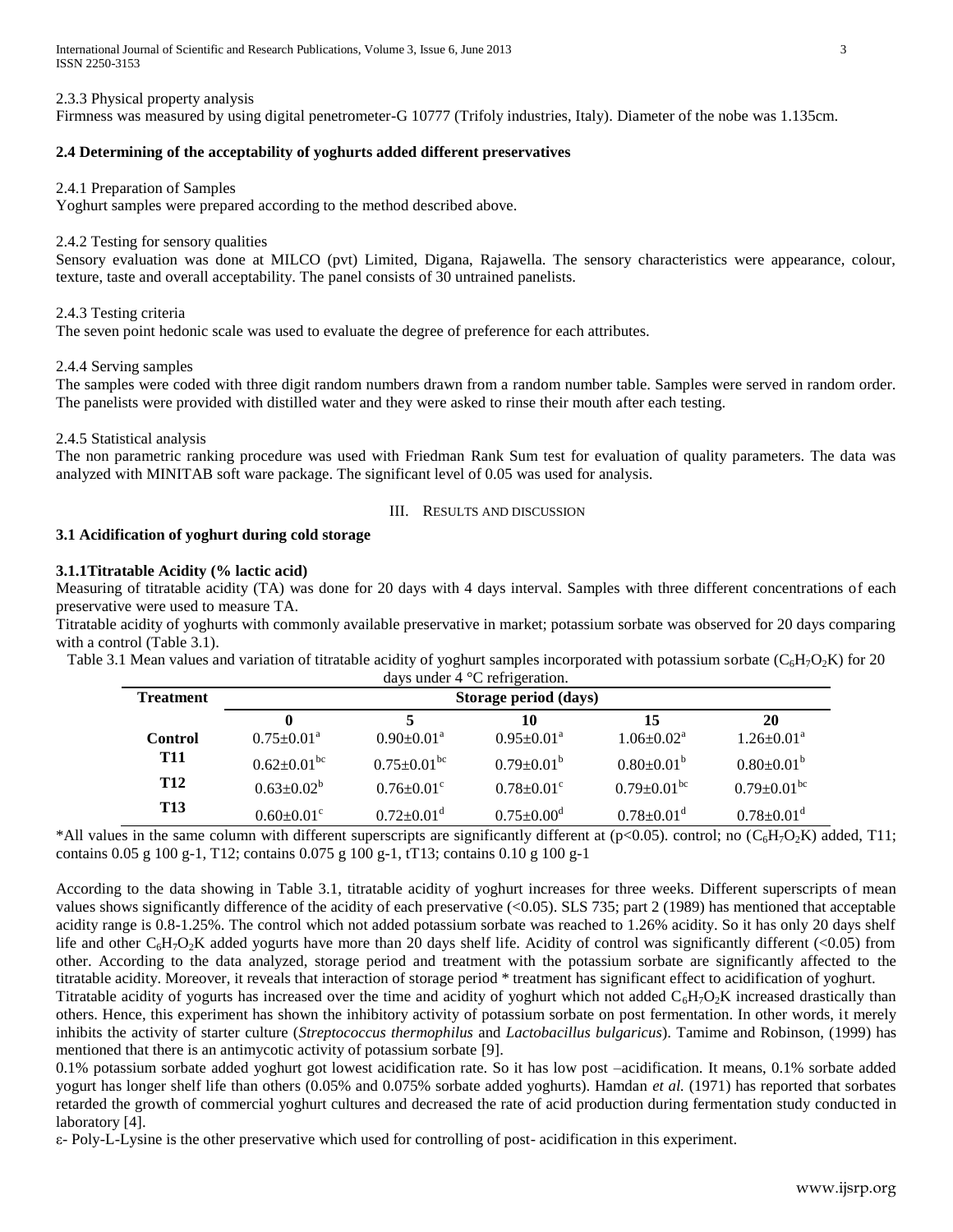| <b>Treatment</b> | Storage period (days)        |                              |                              |                            |                            |  |
|------------------|------------------------------|------------------------------|------------------------------|----------------------------|----------------------------|--|
|                  | $\bf{0}$                     |                              | 10                           | 15                         | 20                         |  |
| <b>Control</b>   | $0.75 \pm 0.01^{\text{a}}$   | $0.90 \pm 0.01^{\text{a}}$   | $0.95 \pm 0.01^{\text{a}}$   | $1.06 \pm 0.01^{\text{a}}$ | $1.26 \pm 0.01^{\text{a}}$ |  |
| <b>T21</b>       | $0.63 \pm 0.01^{\circ}$      | $0.76 \pm 0.01^{\circ}$      | $0.75 \pm 0.01^{\circ}$      | $0.80 \pm 0.02^b$          | $0.81 \pm 0.01^b$          |  |
| <b>T22</b>       | $0.68 \pm 0.02$ <sup>c</sup> | $0.74 \pm 0.00^b$            | $0.77 \pm 0.01$ <sup>c</sup> | $0.79 \pm 0.01^{\rm b}$    | $0.79 \pm 0.01^{\circ}$    |  |
| <b>T23</b>       | $0.69 \pm 0.01$ <sup>c</sup> | $0.71 \pm 0.01$ <sup>d</sup> | $0.75 \pm 0.01^{\circ}$      | $0.79 \pm 0.01^{\rm b}$    | $0.79 \pm 0.01^b$          |  |

Table 3.2 Mean values and variation of titratable acidity of yoghurt samples incorporated with ε- Poly-L-Lysine for 20 days under  $4 \degree$  C.

\*All values in the same column with different superscripts are significantly different at (p<0.05).

Storage time and ε- Polylysine (ε-PL) had significant effect on lactic acid % of the yoghurt (<0.05) (Table 3.2). Table 3.2 shows the continuous increasement of the acidity of blank yoghurt and controlling of acid production in yoghurt added ε-PL. Shih *et al*, (2004) found that polylysine electrostatically adsorb onto cell membrane and abnormal distribution of the cytoplasm [8]. There were not significant different among three levels of  $\varepsilon$ -PL (<0.05). It means that even low concentrations of  $\varepsilon$ -PL can inhibit the activity of lactic acid bacteria. So, addition of 0.005% concentration of ε-PL is sufficient for the inhibiting of post production acidification. Poly-Llysine has been shown to inhibit growth in a wide variety of organisms at concentrations of less than 100 μg/mL[12].

#### **3.1.2 pH**

The pH of the set yoghurts was measured for 20 days with 4 days interval.



Figure 3.1 Variation of pH of yoghurt samples added with different antimicrobial agents during cold storage for 20 days at 4 ° C (a) yoghurt added with C6H7O2K (b) yoghurt added with ε-polylysine, Control; no preservative added

The pH values of both graphs considerably decreased from 0 day to 20 days. However, it was observed that pH values of the yoghurts added two preservatives were not changed dramatically. According to the data analyzed; there was significant effect of potassium sorbate and ε-PL on pH of set yogurt (<0.05). Figure (a) showed that after 5 days storage period of yogurt, there was not remarkable decrease in the pH values. It was same for the yogurts added ε-PL (Figure b).

Even though there was not significantly different of pH of the yoghurt added potassium sorbate at  $20<sup>th</sup>$  day of post production; yogurt 0.01% showed the highest pH (Figure a). Controlling of pH by potassium sorbate could be due to inhibiting of the activity of starter culture. The antimicrobial action of sorbic acid is due to its inhibitory influence on various enzymes in the microbial cell.

The pH of the yoghurt added ε-polylysine also controlled (Figure b). After 5 days of cold storage, pH of yogurt added ε-PL has controlled and there were not significant different among three levels (<0.05). The antimicrobial effect of polylysine requires slightly acidic conditions and in alkaline conditions greater amounts of  $\varepsilon$ - PL are needed as antimicrobial activity is lowered [3].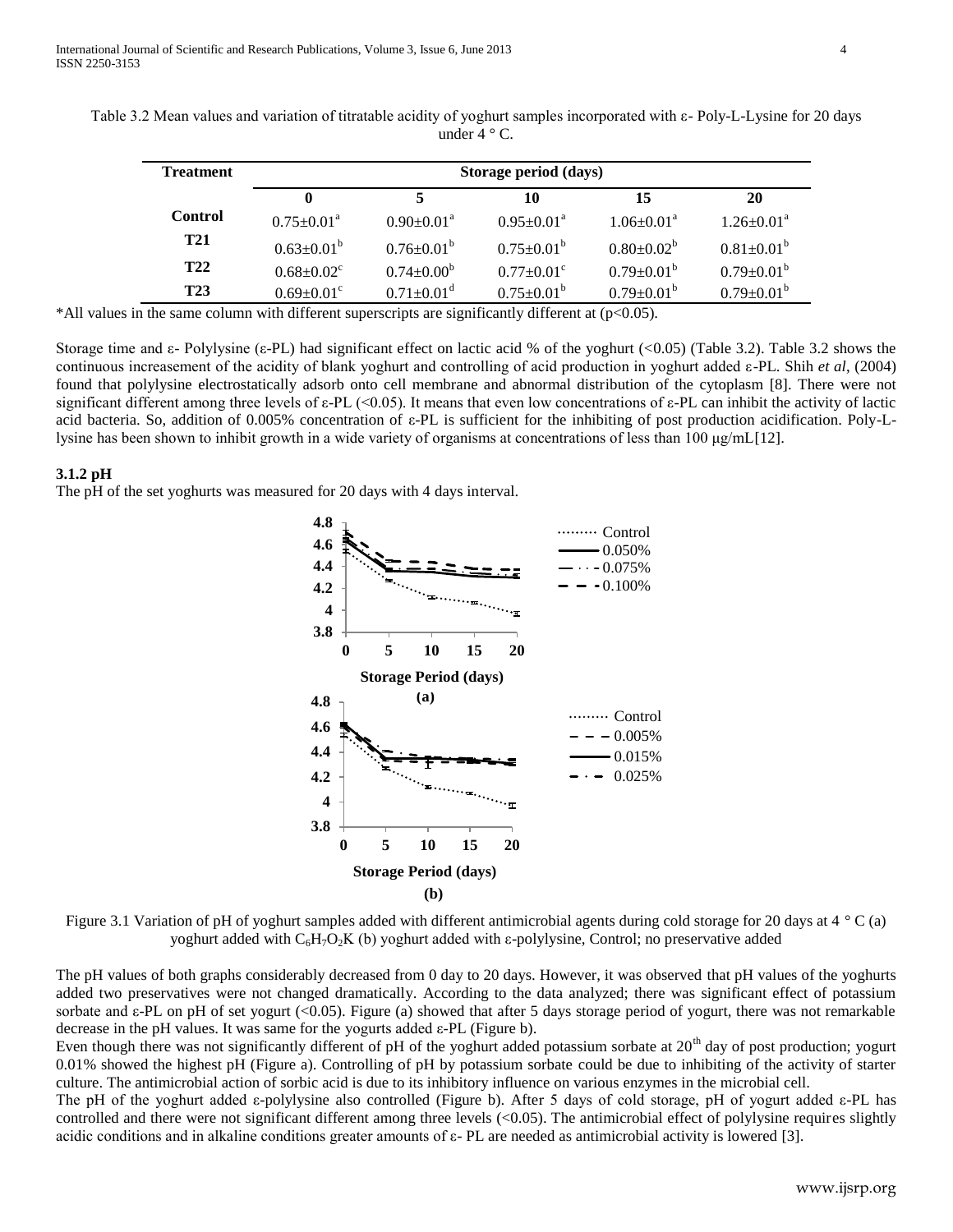## **3.2 Textural property of set yoghurt during cold storage**

The firmness of all the samples studied were not significantly different (>0.05). Firmness of samples was increased in  $10<sup>th</sup>$  day of post production and it has maintained until  $20<sup>th</sup>$  day (Figure 3.2). Tamime and Robinson (1999) has mentioned that acid milk gelation in yoghurt happens due to association of casein micelles with one another via ca-phosphate bridges [9].



Figure 3.2 Variation of firmness during cold storage of yoghurt added with potassium sorbate (A), polylysine (B)

Further, high heat treatment of the milk base leads to firmer gels and faster gelation. In addition, gel firmness continues to increase with time; during the cold storage period of the product. Firmness of yoghurts added ε- PL was higher than the yoghurt added potassium sorbate. Shih *et al*, (2006) has mentioned that ε- PL is biodegradable fibre.

# **3.3 Microbiological analysis of set yoghurt samples with tested antimicrobials during cold storage at 4 °C.**

All the samples added preservative was safe to consumers. There were not contaminations with Coliform and *Escherichia coli*. Yoghurts added preservatives were free from Coliform and *Salmonella*. Ε-PL has an ability to inhibit the growth of Ecoli bacteria. Even though, ε-PL has good antifungal activity, moulds were present than standard level. Tamime and Robinson (1999) have mentioned that potassium sorbate does not reduce actual number of yeast and moulds in the product, but merely inhibit their activity [9].

# **3.4 Comparison of best concentrations of three preservatives**

There was best concentration level of each preservative discussed above. Those best concentrations were selected by using especially: the variation of titratable acidity, pH and texture of set yoghurts. 0.1% (w/v) of potassium sorbate and 0.005% (w/v) of ε-polylysine were better than other concentrations of each preservative. GRAS, (2010) mentioned that ε-polylysine can be used at levels ranging from  $0.005\% - 0.06\%$  (w/v) as food additives [3].

Sorbate concentrations in milk products were determined using a method based on the Provisional Standard of the International Dairy Federation (1987), with minor modifications. All the samples were controlled the acid development of the set yogurts. Figure 3.3 showed that lactic acid% of set yoghurts does not changed. But the acidity of yoghurts added K-sorbate was lower than others.



**Storage period (days)**

Figure 3.3 Variation of titratable acidity of set yoghurt with best concentrations of the two preservatives at 4 °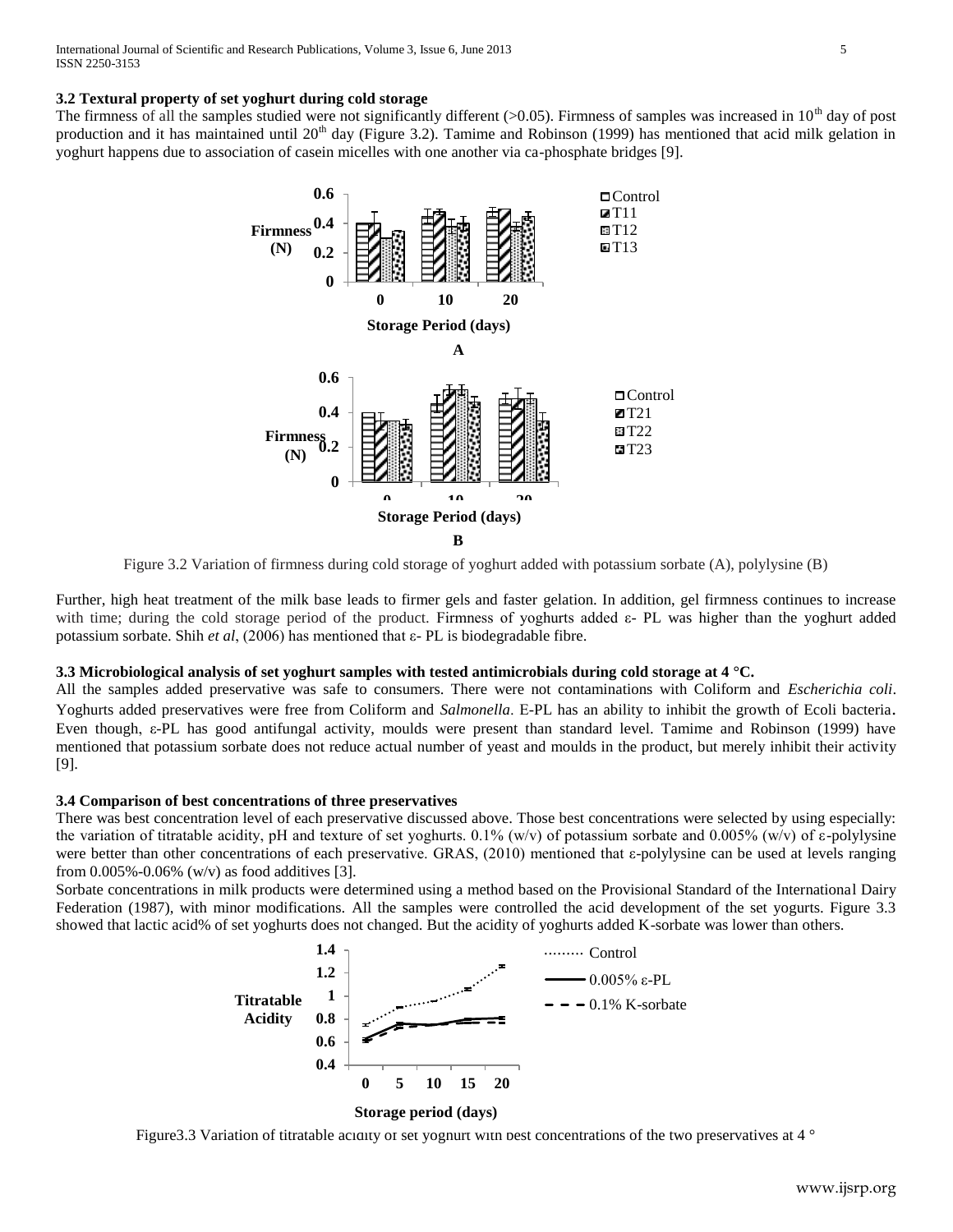Eventhogh, the inhibiting mechanism of both preservatives are different to each other, all preservatives can be controlled the postacidification of yoghurts. Among two optimum concentrations in this experiment; potassium sorbate got higher concentration when comparing with polylysine. It means that, it needs higher concentration (0.1% w/v) to inhibit the activity of starter culture in post fermentation. In contrast; ε-PL needs small concentration for inhibition.

K-sorbate is commonly available chemical preservative for set yogurt. But using of chemical preservative can be harmful. Hence, there is a trend to use natural preservatives instead of chemical preservatives. Natural preservatives are non toxic, biodegradable and biocompatible to human. Further; ε-PL has many benefits to human [1], [8].

Firmness during cold storage ranged from 0.35N to 0.45N and 0.35N to 0.51N for milk preserved by K-sorbate and ε-PL. It was in blank yoghurt was from 0.4N to 0.48N. So there was no deviation of texture of two preservatives.

# **3.5 Sensory Analysis**

Measuring of sensory quality characteristics of yoghurt is important to get an idea about consumer acceptance of new product. Harper *et al*, (1991) mentioned that sensory quality of dairy products, including yogurt is vital since the best ingredients make the best final product and quality drives consumer acceptance [6].

# **3.5.1 Taste**

Data analyzed has shown that there was a significant different at least between two samples (<0.05). Highest median value and highest sum of ranks were obtained for the taste in the yoghurt added 0.005% (w/v) ε-polylysine. So it can be said that ε-polylysine gives better taste and less sour taste. Yoghurt which did not added any preservatives (blank yoghurt) gave bad taste due to sourness. According to ideas of panelists; yoghurt with K-sorbate gave bitter taste. Tribby, (2009) found that potassium sorbate can cause off flavors of yoghurts [10]. Maki *et al,* (2012) has mentioned that ε-PL has sweetness, astringency, harshness or other characteristic taste [7].

# **3.5.2 Colour**

Colour is the first attribute a consumer perceives in food. There was significant difference in colour of yogurt with preservatives and blank yoghurt (<0.05). According to the sum of ranks, most preferred colour exhibited in yogurt added ε-PL. Colour of the product is affected by its physical and chemical composition [9]. Colour of the yoghurt added preservatives may be varied due to changes of chemical composition of yoghurts.

# **3.5.3 Odor**

Due to the adjusted probability value was lower than 0.05, there was significant different between aroma of samples. According to the median value and sum of ranks; yoghurts added ε-PL got most preferred aroma. Yoghurt added K-sorbate gave off odor. Lactic acid bacteria can decompose sorbic acid and gives a geranium like off odor.

# **3.5.4 Mouth feel**

There was a significant difference at least between two samples (<0.05). According to the results, yoghurt added ε-PL gave better mouth feel than other others. Firmer or thicker samples will take longer to dissolve in the mouth. Sour taste positively correlated with tooth etch mouth feel. So blank yoghurt got bad mouth feel with respect to other yoghurts.

# **3.5.5 Appearance**

Among three samples, yogurt added ε-PL got better appearance than others. Whey separation could be seen in other yoghurts due to low pH.



Colour

Figure 3.4 Spider-web diagram of sensory differences between selected yoghurt added with best concentrations of three preservatives samples

This web diagram showed that yogurt with ε-PL gave better taste, odor, mouth feel and appearance than others.

# **3.5.6 Overall acceptability**

According to the results; yoghurt with 0.005% (W/V) ε-PL gave highest acceptability than others. Some bacteria, yeast and mould decompose fat and oxidation. Therefore, it makes unfavorable odor, colour and appearance. The control yoghurt got lower ranks for overall acceptability.